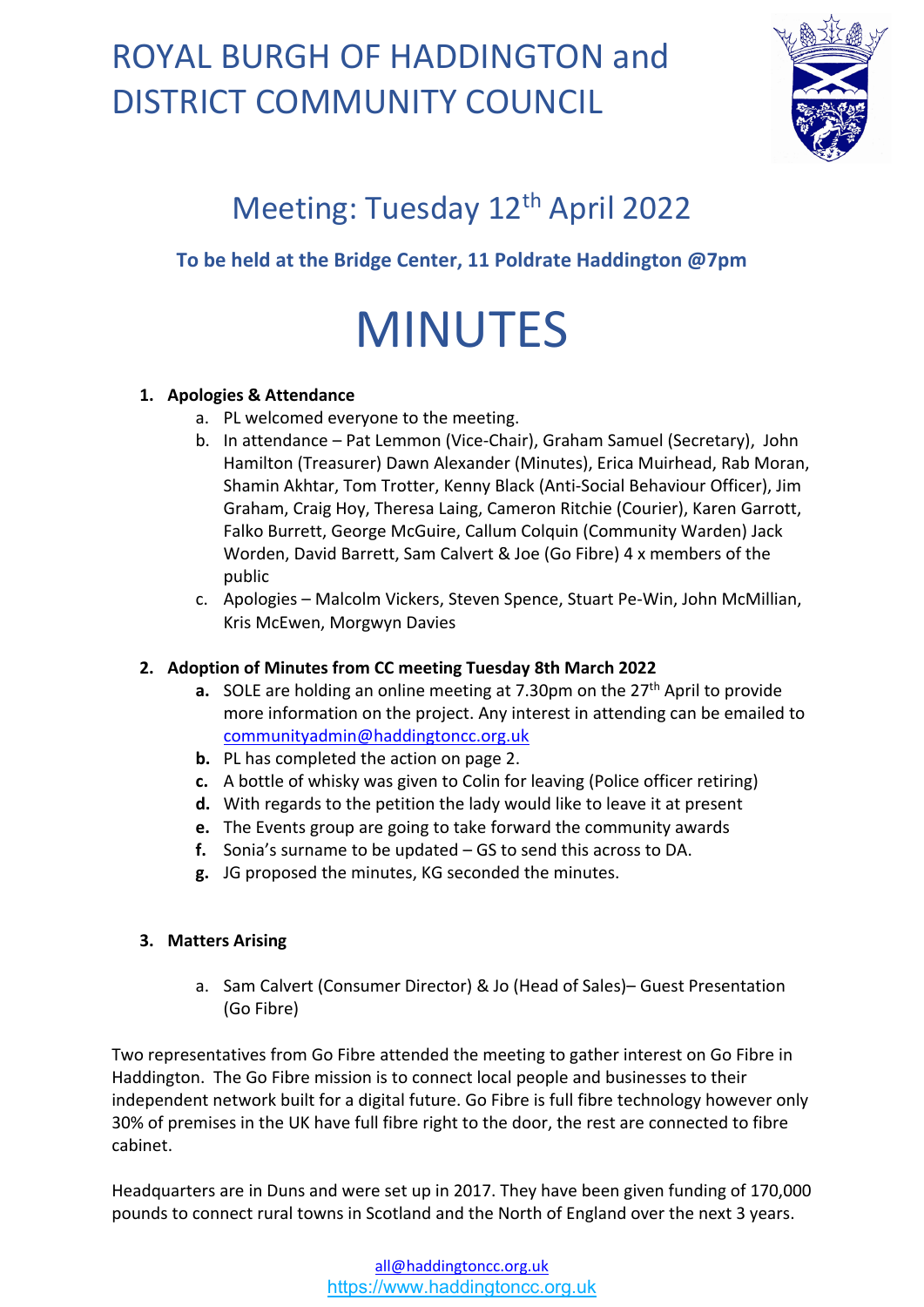

Haddington is in the batch of the first three towns this is being deployed to in East Lothian. Hoping over the next 2 months to connect customers to the network. Go Fibre would like to know what opportunities are available to partner with the local community.

Go Fibre will be the provider and the network; the difference between Go Fibre and Open Reach is that Go Fibre is end to end Fibre, Open reach do not have plans to do this anytime soon in the areas Go Fibre are targeting.

Interested in doing deals with the Haddington Community if there is a demand for this.

Packages start from around £30 per month to £69 per month

There are many places in Haddington where there are places without connection, Go Fibre is trying to connect to those areas – there's government subsidence available to support this if there is a high enough demand in the area.

Lothian Broadband are doing similar work in East Lothian and targeting some of the rural areas. Any further questions to be sent to community admin for forwarding.

**b.** Anti-Social Behaviour

At the last few Community Council meetings Anti-Social has been discussed, the courier has been asked to advertise the numbers for reporting incidents.

A number of incidents were reported by the community council;

- Rugby Club and Football Club have been targeted by vandalism
- Shoplifting, verbal and racial abused reported by local businesses
- EM reported youths misbehaving in her shop leaving her feeling intimated. EM tried to contact 101 and was left waiting for 45 minutes.
- Anti-Social behaviour at bus stop leaving members of the public feeling intimated and having to use other bus stops
- Free bus pass has caused groups of youths to congregate in Haddington from other towns

A meeting took place on the  $11<sup>th</sup>$  April at East Lothian Council where KB met with Chief Inspector O'Connor to discuss the Anti-Social behaviour. The conclusion was made that a problem solving partnership needed to be put in place. The first problem solving partnership meeting (PLP) will take place on the 14th April at 2pm, community councillors are welcome to attend.

The Community Council discussed the powers of the community wardens and the Anti-Social Behaviour team. The powers were limited and the main aim of these groups was to engage with the youths to sway them away from committing any Anti-Social Behaviour. It was noted that this has been difficult and a contributing factor to this has been the lack of relationship building through COVID lockdowns. The police resources are limited in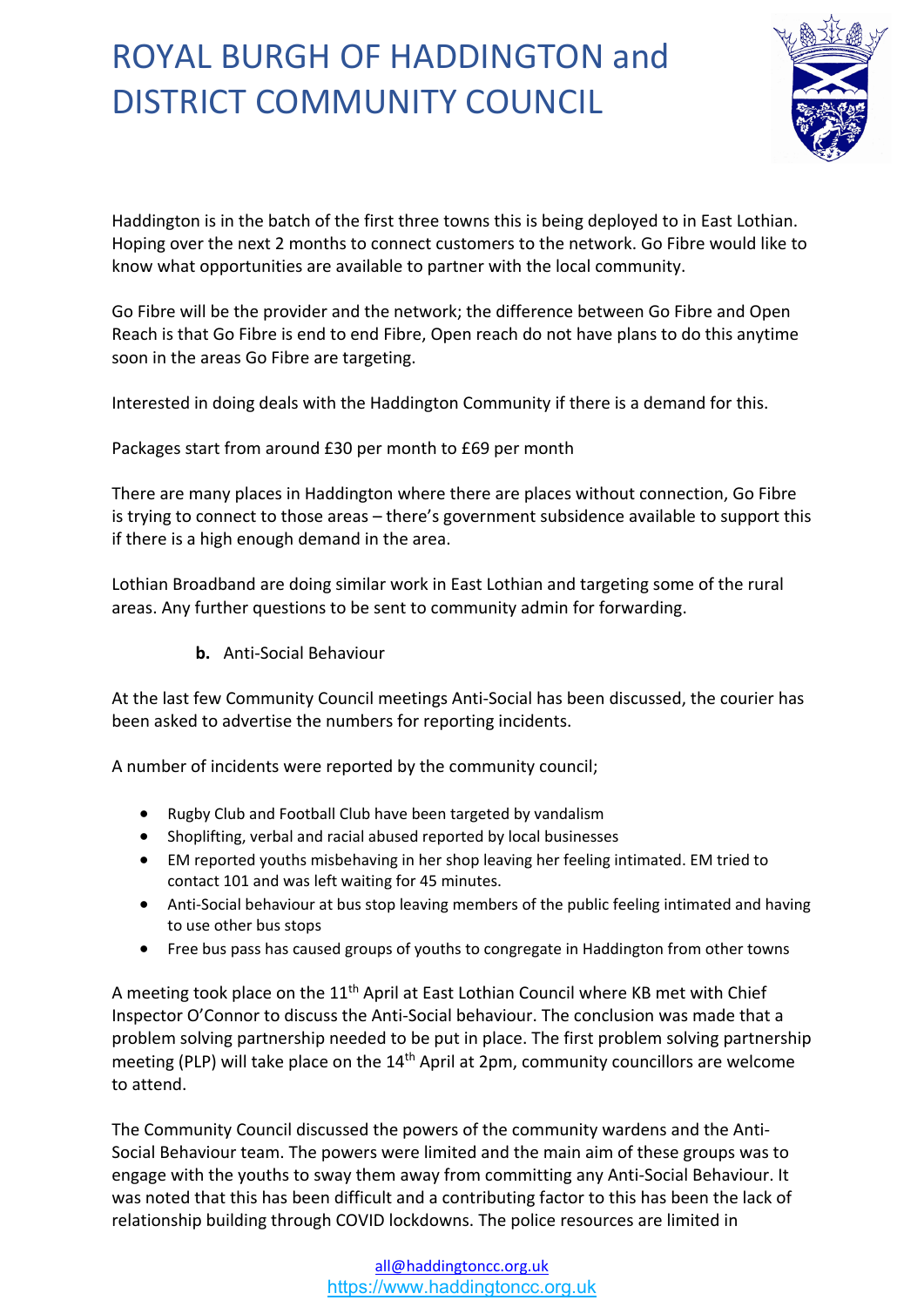

Haddington therefore it is essential that these incidents are always reported to ensure the police are aware of the demand for community police officers to be seen in the town. SA and JMc have also been pushing the need for more community policing. SA added that the Youth Network is also working to identify opportunities for youths in Haddington to try and discourage this behaviour. It was noted that the police have attended incidients in Haddington lately however the youths are being taken home to parents rather than taken to Police cells.

CH thanked KB for responding over the weekend to the Anti-Social behaviour. CH was shocked by the situation on the High Street. The opportunity of the PSP is to have everyone in one place and get everything out on the table. One town centre business has reported they will be leaving the town if the anti-social behaviour continues.

As DB had his hand up, PL said as a prospective candidate standing at the forthcoming election, he would be allowed to ask one question.DB asked how many community councillors live in the centre of town. There were 2 councillors that raised hands. DB supported FB idea of gates on the alleys and the police have a difficult job due to the urban layout of Haddington. DB often calls the police and by the time he has reported it the youths have gone. We may have reached a time where gates have to be put on all the alleys.

A Representative from Marmaris Takeaway spoke and advised he had had to call police 999 and it took 45 minutes. The youths tried to smash the shop window, a customer approached them and asked why they did this, the youths came in the shop and attacked the customer. The police came, they found the youth who done this, handcuffed him and released him shortly after.

JW asked if there is any way of removing the bus passes from those that are travelling to other areas and causing anti-social behaviour. The CCTV in the town is only turned on when a report has been made, can CCTV be set up that is turned on at all times? Can the CC write a letter to all MPs, MSPs, East Lothian so that we can be seen to be doing something?

[Action] anyone who would like to attend the PSP meeting on Thursday, to contact PL to get the link.

- **Community Reports** 
	- a. Knox Academy

Knox Academy on Holiday.

b. Haddington and Lammermuir Area Partnership

DG has sent an update, the next meeting is on the 28<sup>th</sup> April 2022. EM will attend in PL place.

c. Tenants and Residents Association Updates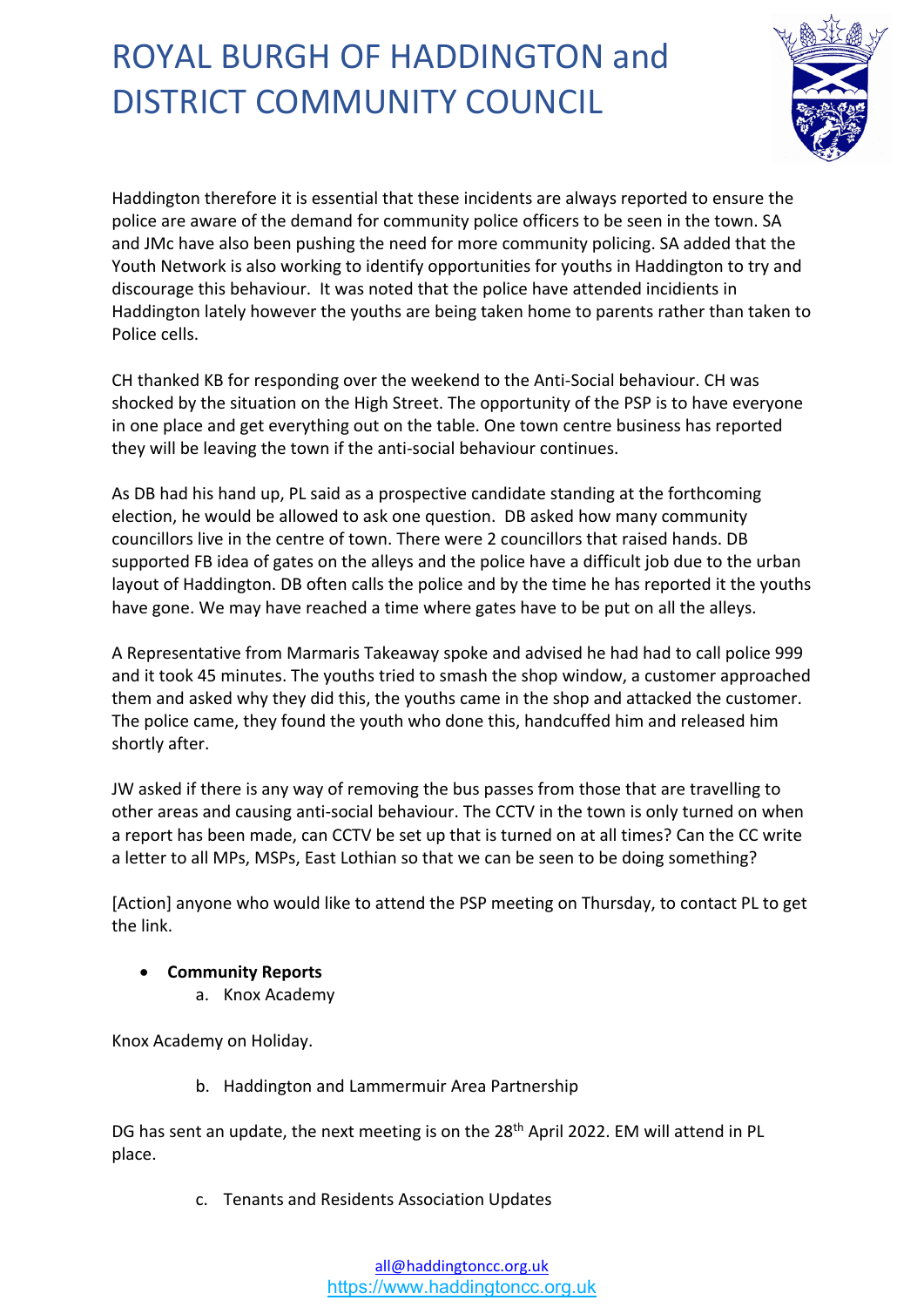

No update.

d. Police, CAPP and PSP

Discussed above.

Thursday 14<sup>th</sup> April for PSPS meeting.

e. Youth Network

19<sup>th</sup> May 2022 for the next meeting. The purpose of this group is to look at everything that is happening over the next 6 months and how we can engage with the youth to ensure we are proactive. PL suggested having parent representation on the group, it would be good for them to know about the youth Network.

f. Blooming Haddington

Tidying up different bits of the Town. RM has been going round and organising and tidying up the hanging baskets before the  $31<sup>st</sup>$  May. FB asked if there is an opportunity to get more hanging baskets.

#### **Correspondence**

PL advised 2 emails were received this afternoon which will be circulated to all Community Councillors.

#### **Councillors Corner**

No points for discussion.

#### **Treasurer's report**

This was circulated prior to the meeting. The Community Council has passed the yearly audit requirements.

The 2 portable sinks have been purchased from the donation.

The yearly web-hosting costs have been paid for the Haddington CC website and the Haddington Toun website.

Reimbursed some money for some festival activities.

#### **Licencing & Planning**

No update.